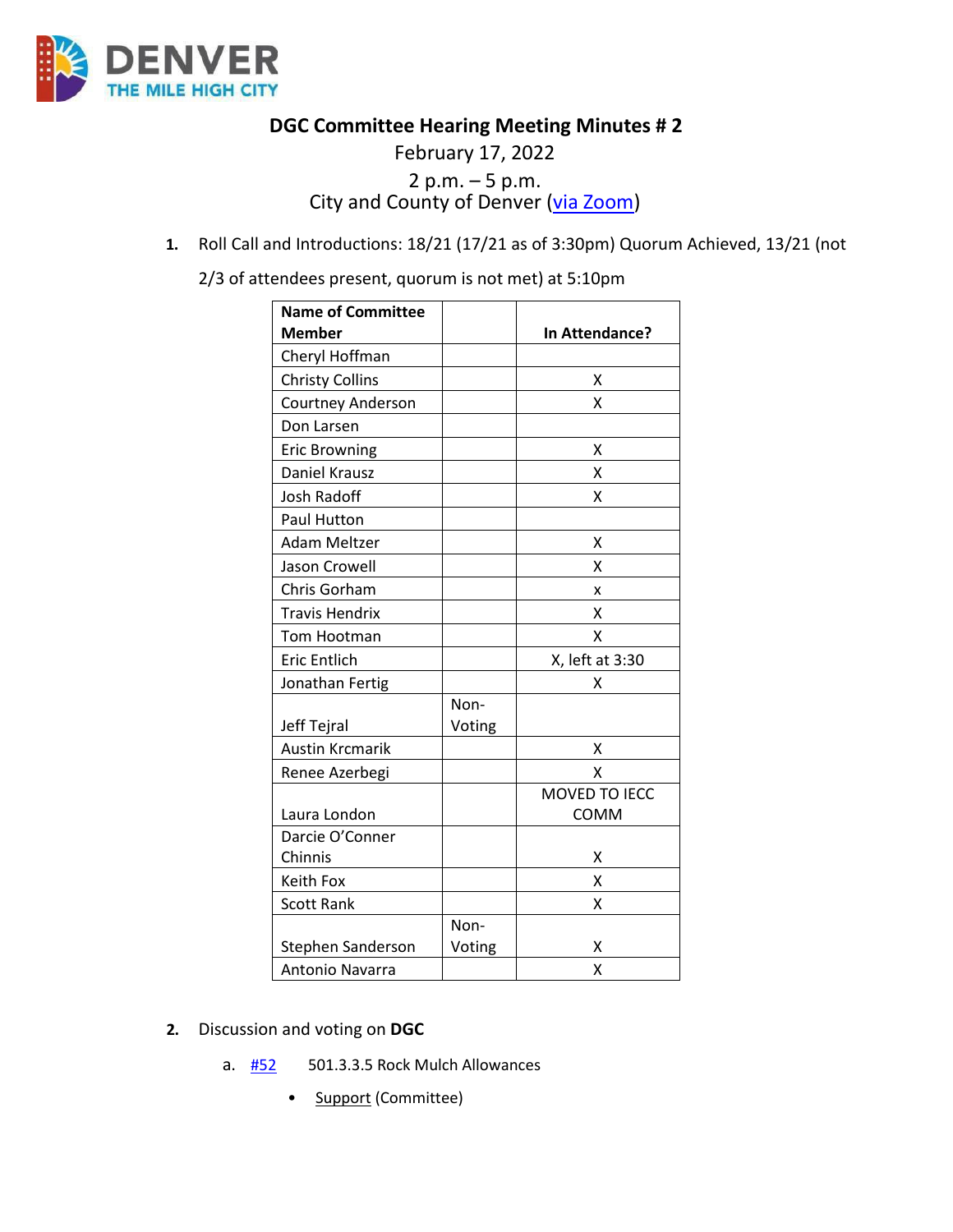- **Opposition (Committee)**
- Committee Questions/Comments
	- $\Box$  Renee- how common is rock mulch provided, and is dark? Is it common enough to be a policy. Very specific request.
		- Christy see rock mulch quite a bit. Not sure about color variation.
	- $\Box$  Daniel clarifying this is reduce rock mulch altogether not to monitor SRI, correct? Yes. Overall reduction in amount, and then require SRI for 20% where it's allowed.
		- Support with a change of "appropriately" as it is not a defined term.
			- Kristen- we provide diameters and will remove word
		- Austin: why capped at 2". Seems like rock mulch up to boulders are coming through. Would like to see rocks reduced as anti-homelessness tactic.
		- Is high traffic defined anywhere?
			- Kristen: it's below.
- Motion: Motion to Modify

•

 $\Box$  Daniel: amend to remove appropriately. Shall be limited to instead of permitted. Cannot make up more than to no greater than.

### **Vote: Motion to modify 16 votes yes, 0 opposed, 0 abstain**

- Motion: Motion to Approve as-is, with modifications Eric B motion to second amendment and approve as modified.
	- **Vote: Motion to Approve with modifications: Passed (16 votes yes, X vote no, X abstained)**
	- $\Box$  Passes with modifications
- Motion: Motion to approve as written on screen:
	- **Vote: Motion to Approve with modifications: Passed ( X votes yes, X vote no, X abstained)**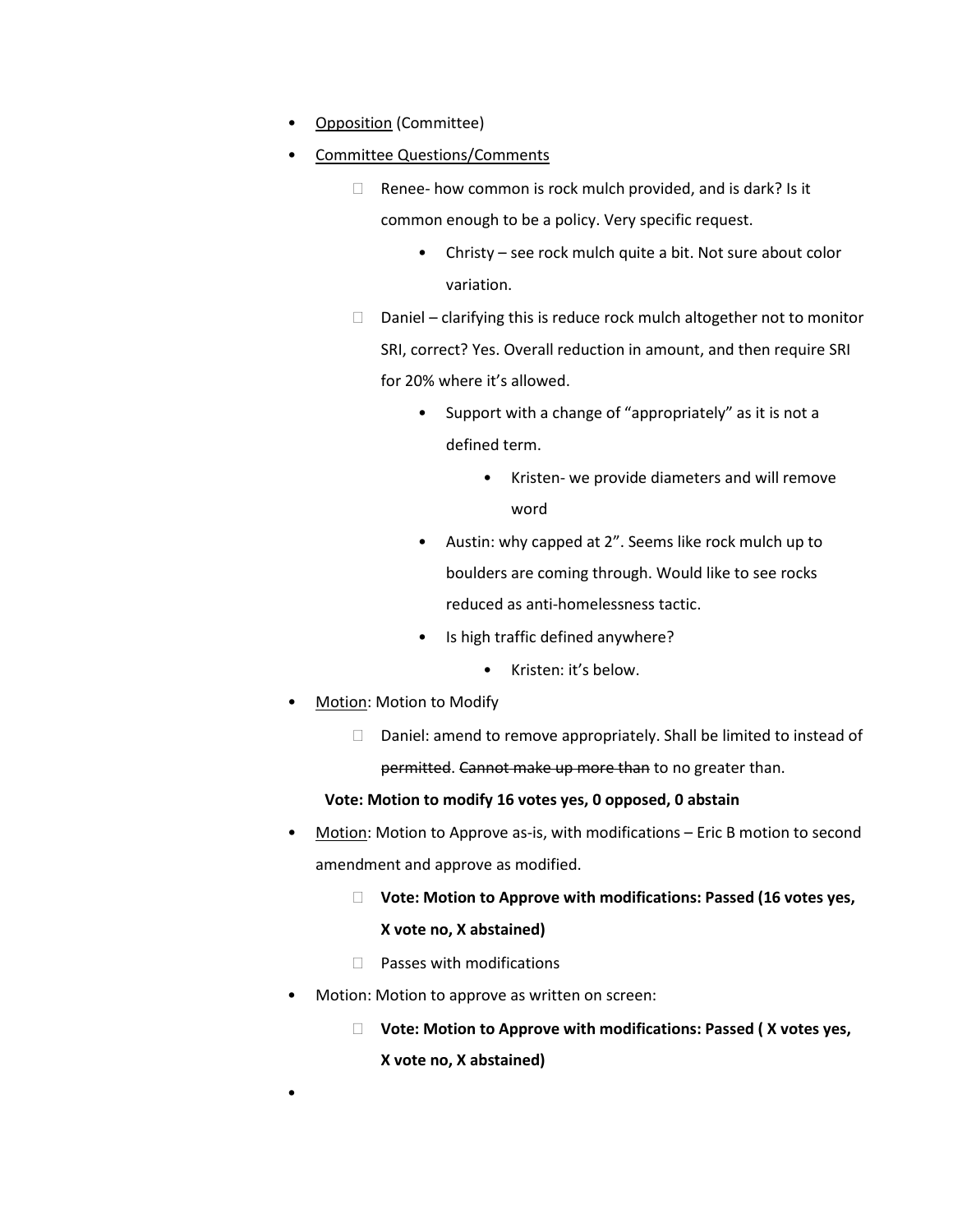- b. [#38](https://www.denvergov.org/files/assets/public/community-planning-and-development/documents/ds/building-codes/code-adoption/amendment-proposals/dgc/dgc_501.4.pdf) 501.4 Bird safe glazing
	- Support (Committee)
		- $\Box$  Travis: NYC has two exceptions, which should be considered for this proposal.
		- $\Box$  Christy: Struggling with impact of this proposal for monitoring. Study that was done was difficult to find evidence of bird collisions. Difficult to fine unless early morning/middle of the night
	- Opposition (Committee)
		- $\Box$  Tom: Hesitant on amendment with monitoring. Largely achieve through design, has value but may not have that much additional value. Adam: Would like to mention it is a reporting mechanism.
		- $\Box$  Travis: Monitoring would be challenging on SFR and homeowners. Exclude from residential? Amended to only be for commercial?

#### • Committee Questions/Comments

- $\Box$  No comments from the general public
- $\Box$  Scott Rank: Question- does this apply to residential buildings. Elective measure.
- $\Box$  Daniel: Bird traps- dangers of a,b,c- enclosed balcony, skyway with covered walk, handrails/guardrails. 501.4.1- within 90'
- $\Box$  Jason: Data or examples for cost differences? Christy: 3.5 years ago on this topic, added frit/pattern, less visible glazing x2 as much per SF. Dot fit not that expensive.
- $\Box$  Travis: Asking for more information. Christy: Denver specific study, limited to downtown. Size of glass is determining factor. Proximity to the take off zone, esp an issue for residential/townhomes. Would frosted glazing meet requirements? Christy/Kyra: Not sure. 25 value, down to 15 in high risk areas.
- D Daniel: 501.4.1.3: clarify within 50' in ANY direction
- $\Box$  Scott: ASTM standards number. Add that to track products and results. Kyra: Could be added.
- $\Box$  Jason: High risk, initial construction, or 15 years down the road for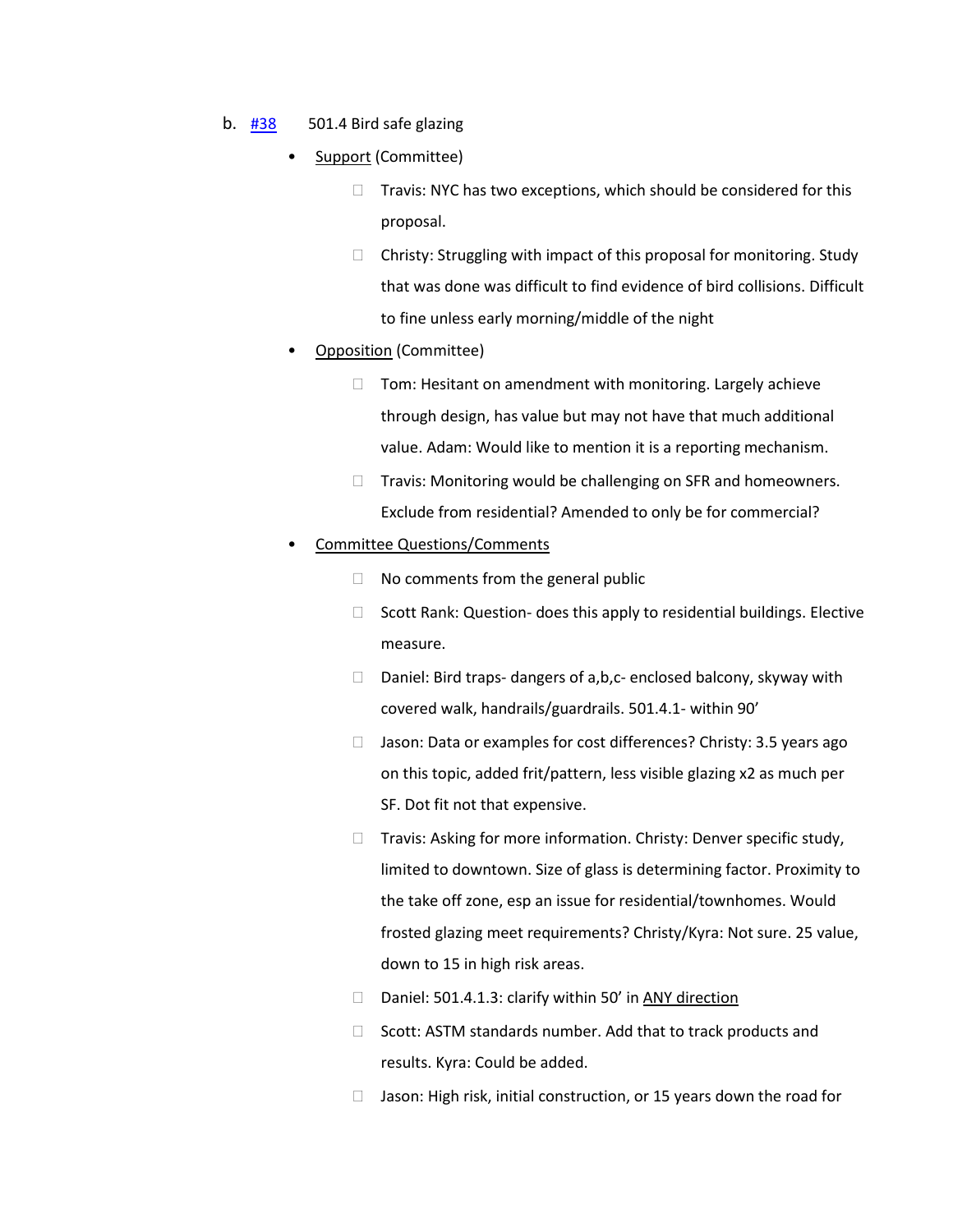tree? (Christy offered: mature height of the tree)

- $\Box$  Adam: Modeled off of LEED pilot credit. Any performance monitoring component to be added to see if this is working in real life? Kyra: Modeled after NYC's ordinance/code. Bird conservancy has language. Recommended to start with LEED performance requirements- 3 year monitoring plan.
- □ Daniel: 501.4.1 Exterior wall envelope: limiting glass, 90' above grade vs 45' from grade. Need to mirror 45' from grade+ 45' from elevated landscape amenities deck language from first sentence.
- $\Box$  Josh: other places in green code where these is monitoring involved? Ongoing tracking/ maintenance plan. Later benchmarking. Doesn't want to make it too onerous for tracking. Christy: Wanting to move away from design guide to performance and outcome-based code.
- $\Box$  Tom: Does NY have a performance monitoring component to their code. Kyra: Not that she saw.
- Motion: Motion to Modify (Adam)
	- □ Adding: 501.4.1.5 Performance Monitoring Plan Develop a three-year post-construction monitoring plan to routinely monitor the effectiveness of the building and site design in preventing bird collisions. Include methods to identify and document locations where repeated bird strikes occur, the number of collisions, the date, the approximate time, and features that may be contributing to collisions. List potential design solutions and provide a process for voluntary corrective action. Report to the City and County of Denver annually on bird collision causes.
	- $\Box$  Adam, after discussion, will withdraw motion.
- Motion: Motion to to Approve as-is, with modifications (Daniel), Christy to second.
	- $\Box$  501.4.1: Motion to amend for clarification purposes, up to or within 90', Make second sentence an exception, not exceeding.
	- $\Box$  Kyra: friendly modification of adding ASTM standard WK47853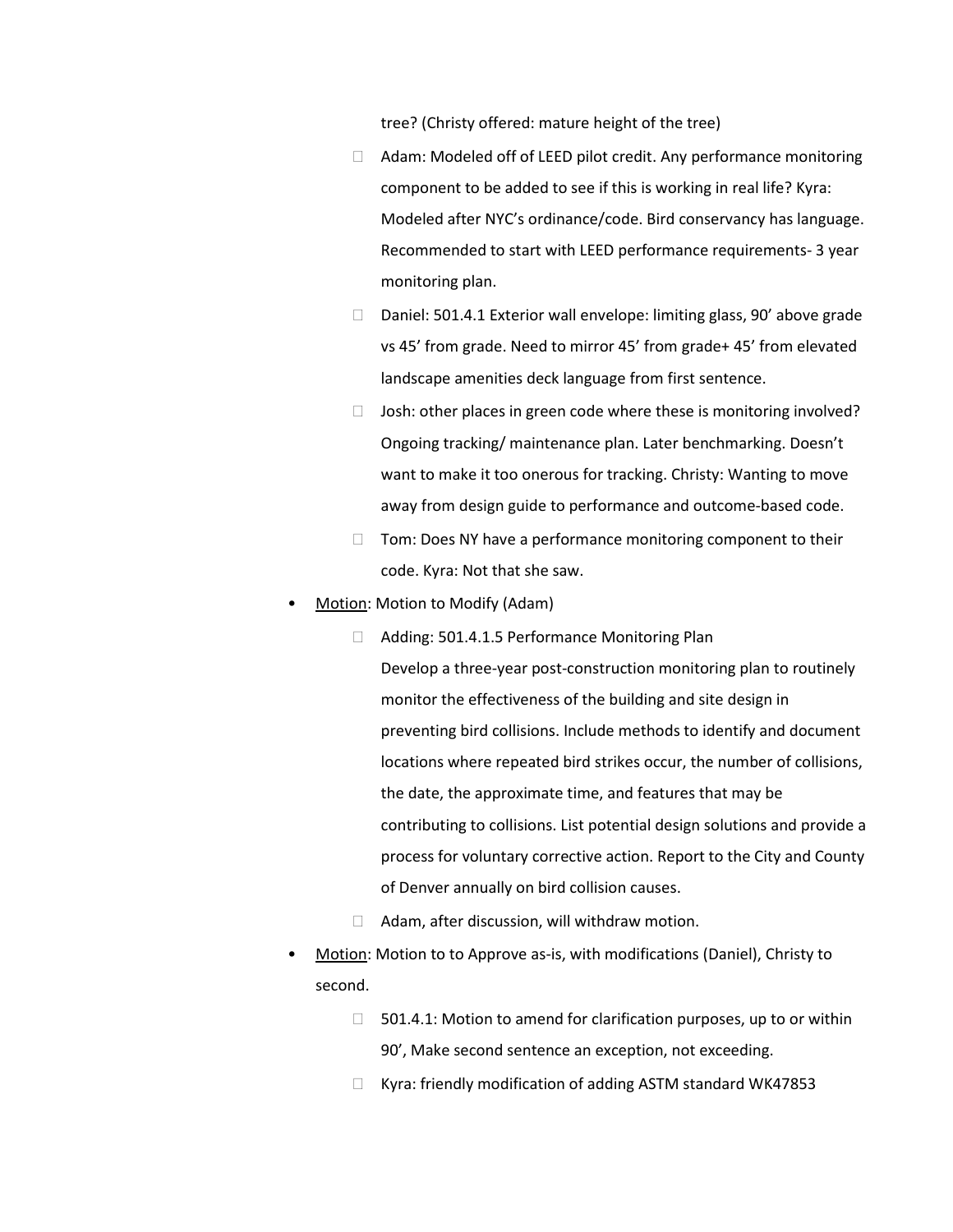- $\Box$  Kristen: Question about 50' in all directions and mature height of trees. Eric in support.
- $\Box$  Daniel to support clarifications.
- $\Box$  Jonathan: would exclude roof deck with exception- it that the intent?
	- Above 90' there is no bird safe risk?
- $\Box$  Christy: Above 90', inconclusive data on higher heights. Focus on big impact. Kyra confirmed. Bird conservancy most stringent requirements are at or lower than 100'.

#### **Vote: Motion to modify 16 votes yes, 0 opposed, 1 abstain**

- Motion: Motion to approve as written on screen with modifications, Eric Browning. Second: Courtney. Modify language to clarify as needed in subcommittee.
	- **Vote: Motion to Approve with modifications: Passed (15 votes yes, 1 vote no, 1 abstained)**
		- Subcommittee Members: Daniel Kraus, Antonio Navarra
- c. [#43](https://www.denvergov.org/files/assets/public/community-planning-and-development/documents/ds/building-codes/code-adoption/amendment-proposals/dgc/dgc_chap5_declining-species.pdf) 501.X Declining species support
	- Public Support: Christy Briles: Ecosystems sciences, professor at CU Denver.
		- $\Box$  CU Denver, pollinator support. Invasive species are not in this proposal and could disrupt declining species.
	- Support (Committee)
		- $\Box$  Travis: Like the pollinator support. Wondering how you get a credit or not. 501.X.3, don't know if it is needed. Consider striking entire section. Want to clean up 501.X.4 to be more universal- large building, would exclude wider adoption.
		- $\Box$  Tom: Flip focus to pollinator support amendment, can't develop within protected area as a sub section.
		- □ Daniel: aside from 501.X.5, language in this is too flexible to enforce. Lots of loose language, needs some clean up. Really want to see the pollinator separated for wider adoption.
	- Opposition (Committee)
	- Committee Questions/Comments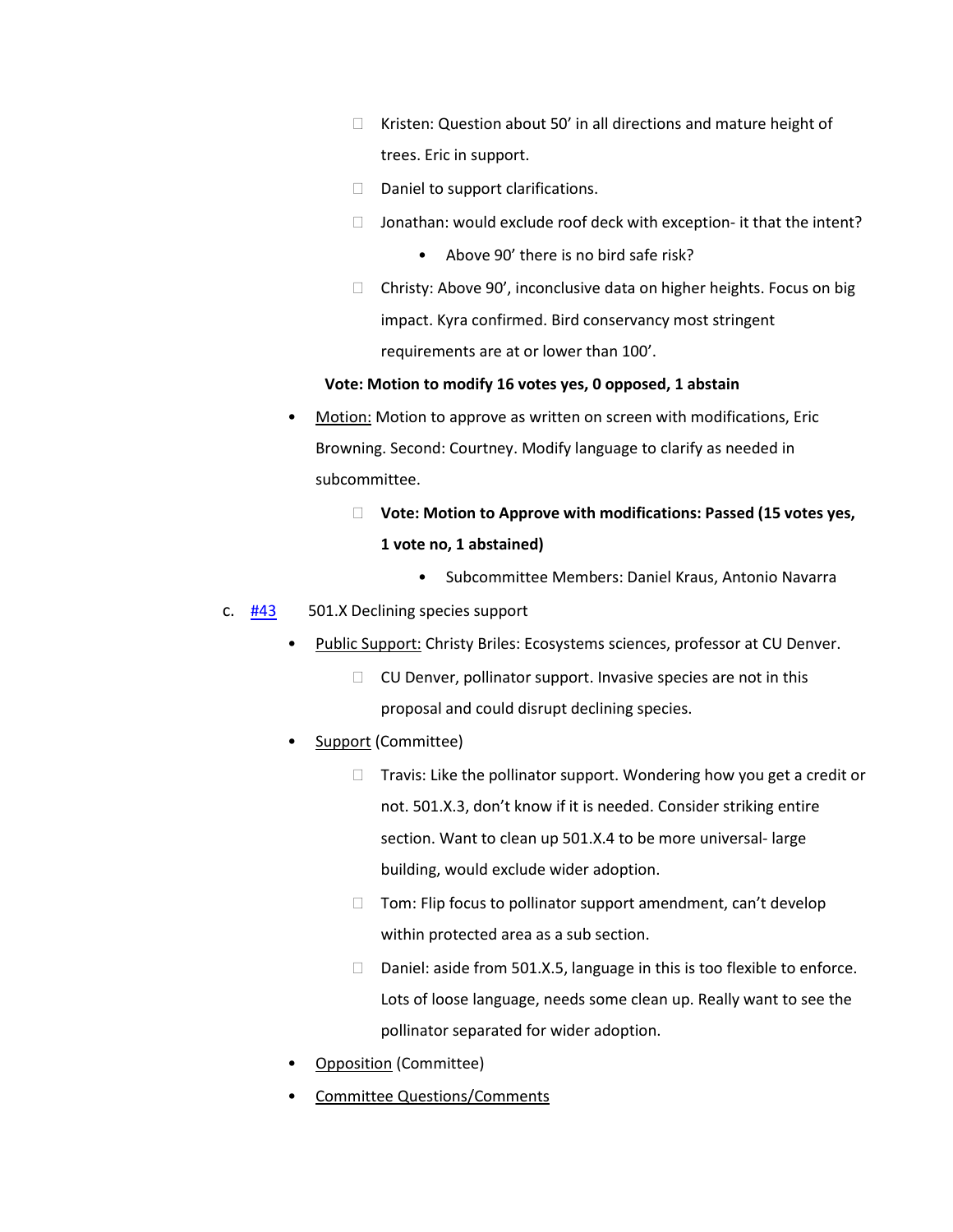- $\Box$  Jonathan: Is there a map as to where this may apply? Does this cover half the city or fringes? Denver Parks and Rec has a map, few corridors throughout the city. Share map with the committee.
- $\Box$  Josh: applicability and how this would work, voluntary measure or is it mandatory? Christy: Choose for typical commercial project, full Denver code may need to meet this if pursuing DGC, as written. If mandatory, would every project need to do a study, yes in all areas. Over time, the areas of species would change so limiting this to the current areas wouldn't make sense. Kyra: Sharing "Resources Supporting Wildlife in the City and County of Denver" map
- $\Box$  Renee: Love the pollinator part, wanting to know of 75% is appropriate- any landscape architect input? DEN guidelines are not pollinator friendly, because of high strikes.
	- Austin: works in Denver Water for small areas. 75% is totally reasonable.
	- Kyra: Some crossover in the landscaping requirements subcommittee from last hearing.
- $\Box$  Travis: Map helps. Thresholds withing 501.X.3, trying to make sure those are reasonable. Fencing off individual trees during construction. Christy: just during construction. Concern about elective vs mandatory, particularly for single family residential.
- $\Box$  Daniel: How does this work as mandatory. Concern for free credit if this doesn't apply to them. Throws the code? Can it be only to pertain to projects where this applies? New construction and additional in a site that is designated by study or third party. Limited to these projects. Christy: Intention, is so they only apply to projects. Daniel wants to make 501.X.5 as separate stand alone credit. Kyra: amenable to that separation. Eric- probably not a separate proposal, but will consider how it is put into DGC.
- Tom: Questions- generally supportive, going in circles on how to implement or prohibiting in these zones. Christy: Developable land, priority for owner in these areas to straddle zones in property. Kyra: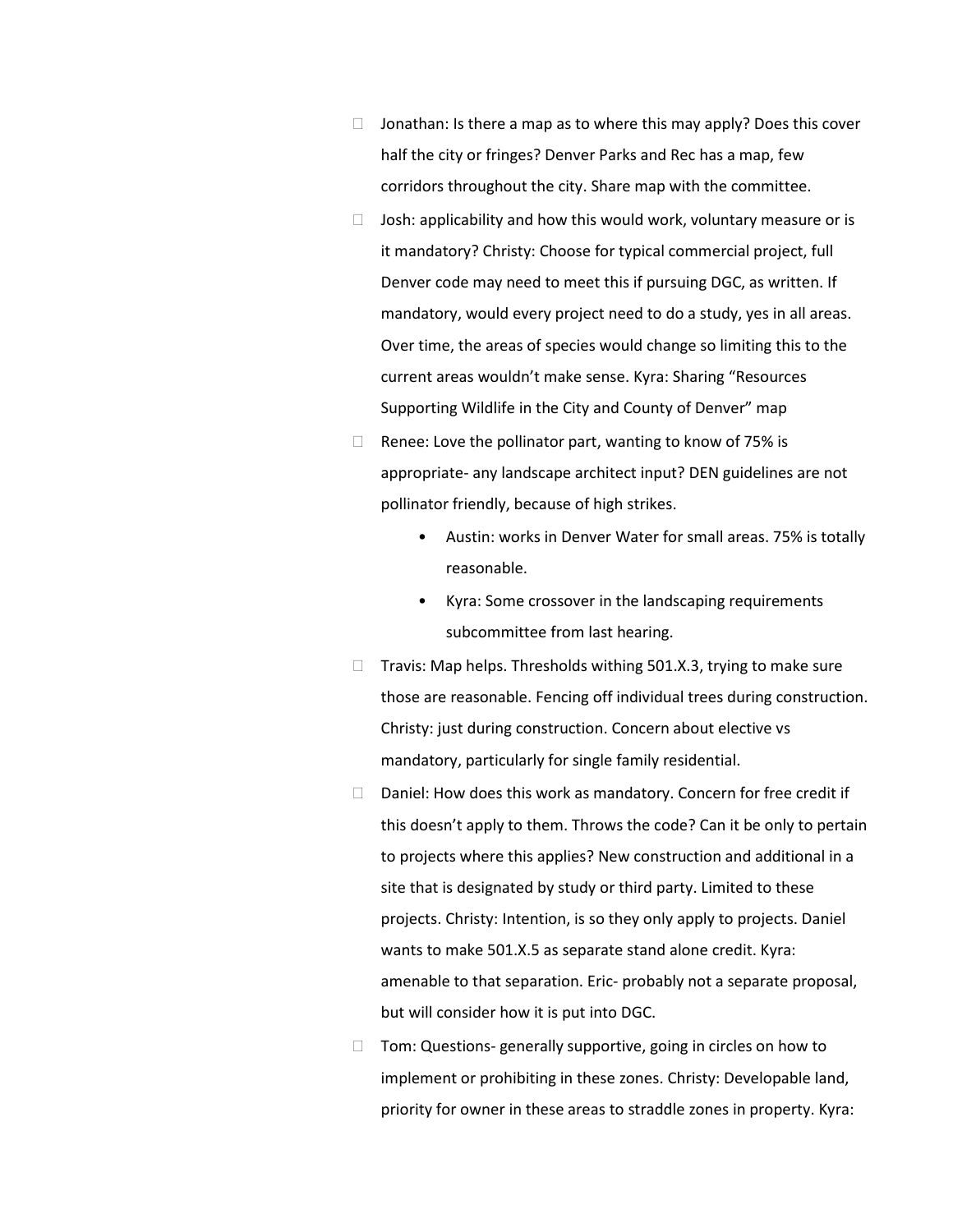Create VSPZ for outside these non-development zones. Tom: Referring to same condition, species list… Adam: Avoid it but if you can't avoid it, this is what you can do. Confusing language/ statements.

- $\Box$  Adam: Exchange between Daniel and Christy, sees this as not a free credit. Encourage development but not greenspace development. Should get credit.
- Austin: Circle back to Daniel- pollinator support, hear honeybee proposal would be within pollinator support
- Motion: (Adam) Motion to Approve as-is, with modifications, with invasive plant species Add to 501.X.2.1 f: Avoid planting regional invasive plant species. Daniel to second. When found onsite, treat or removing them. Annual, pervasive. **(only 17 voting members, Eric left at 3:30pm)**
	- Austin: Removing or treating. Caveat with mature trees (DOTI)
	- $\Box$  Christy: Need to identify plant selection list. Austin: CU plant list offers this.
	- $\Box$  Travis: Only applicable to VSPZ areas, this should apply to all.
	- $\Box$  Daniel: Add to modification for mature trees per approval of BO. Eric: City Attorneys not a favor of a single approver.
	- **Vote: Motion to Approve with modifications: Passed (15 votes yes, 0 vote no, 0 abstained)**
- Motion: (Daniel): Motion to modify, 501.Y.5 as it is own credit. Renee Second.
	- **Vote: Motion to Approve with modifications: Passed (15 votes yes, 0 vote no, 0 abstained)** 
		- Christy: could expand to include invasive animals.
		- Daniel: Pollinator support only applies to plants.
		- Coordination with WRA: Invasive species covered.
		- Courtney- agree with having it in this proposal.
- Motion: Motion to approve as written on screen (amendment 1 and 2) Eric, Motion, Daniel second.
	- **Vote: Motion to Approve with modifications: Passed (14 votes yes,**

**0 vote no, 0 abstained)**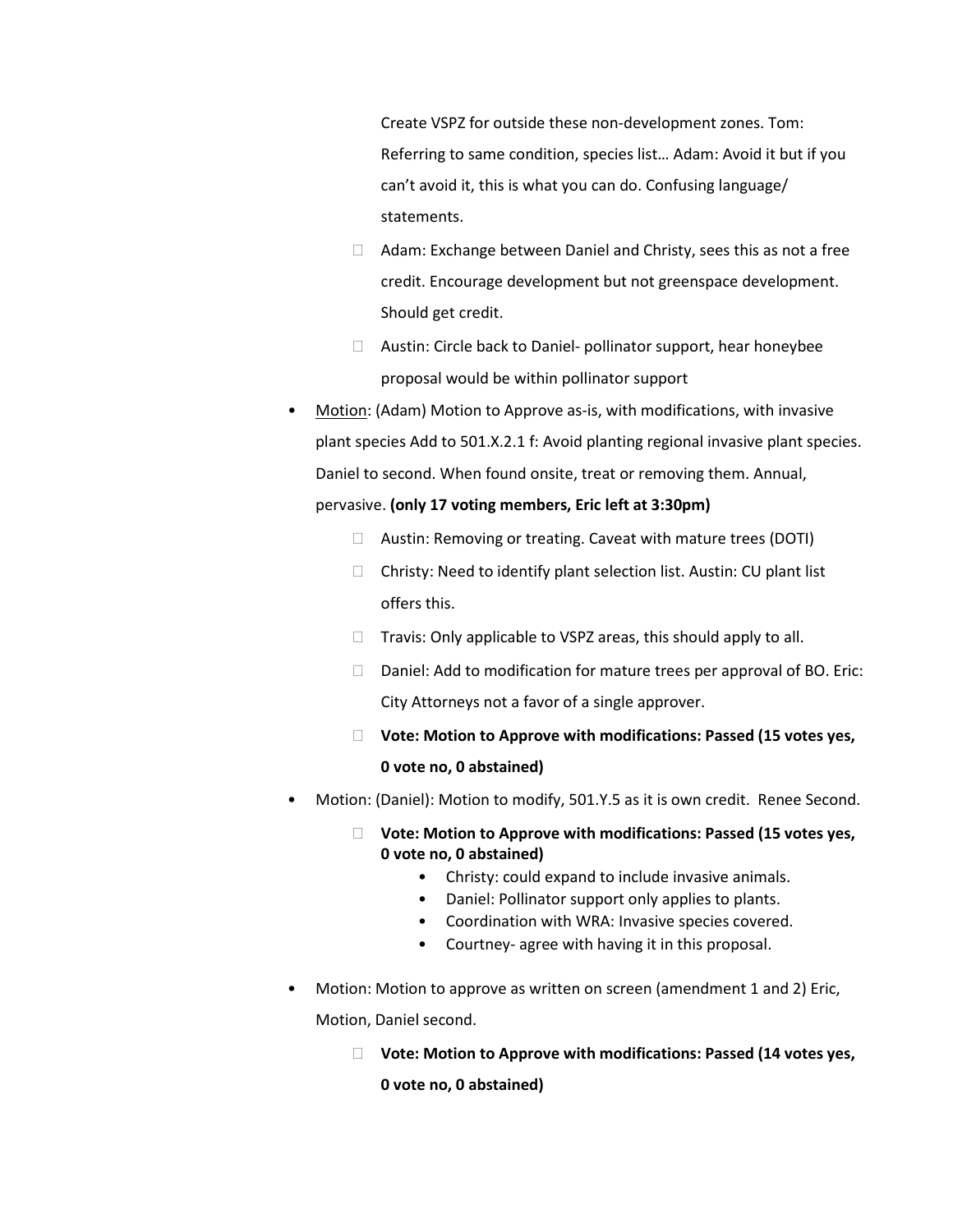#### **BREAK- 10 Mins.**

- d. [#45](https://www.denvergov.org/files/assets/public/community-planning-and-development/documents/ds/building-codes/code-adoption/amendment-proposals/dgc/dgc_chap5_ext-applied-chemical-mgmt.pdf) 501.X Define allowable pesticides, fertilizers, herbicides, organic choices
	- On specific sites, define procedures, support plant selection to avoid chemicals. Listed allowable and prohibited pesticides.
	- Committee Questions/Comments
		- $\Box$  Adam: Parks and Recs don't want to limit one specific pesticide. IF there is a conflict between DGC and Parks and Rec, there is not a direct conflict. But there are ongoing conversations with DPR to get aligned.
	- Motion: Motion to approve as written on screen: Christy, Eric to second
		- **Vote: Motion to Approve with modifications: Passed (14 votes yes, 0 vote no, 0 abstained)**
- e.  $\frac{\text{HP1}}{\text{HP1}}$  501.3 Restoration and Maintenance of Honeybee Populations (David Mathais)optional, not mandatory
	- Public comment:
		- $\Box$  David: work with companies to build health and wellness programs. And with a collective of beekeepers.
		- $\Box$  Lose about 40-50% of honeybee colonies annually. Want to support developers to gain credit in green code. As a corporation. Not a bee versus bee environment. It's bee versus human. We disrupt habitats with development.
		- $\Box$  Noah Wilson-Rich: PhD in biology with a focus on honeybee immunology. Cofounder and chief scientific officer of Best Bees Company. Want to better understand bee health. Some ecological definitions are murky. While honeybees are not native, they were established about 100 years ago. Do not want honeybee banned, not that this is proposed but was discussed. Want to make sure we work with the facts as we understand them. Have published in National Geographic and Ted Denver about bee habitat.
	- Support (Committee)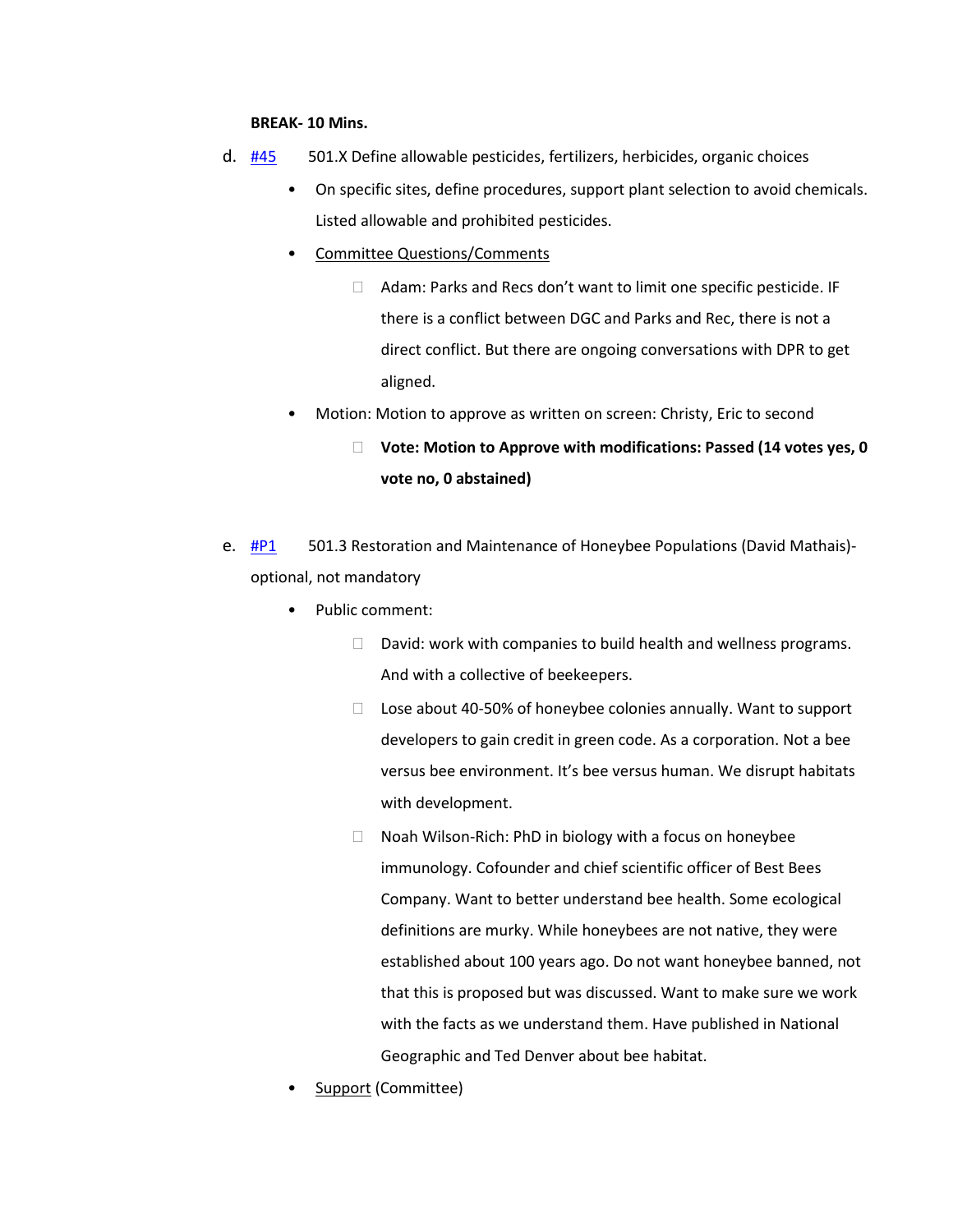- Opposition (Committee)
	- Christy Briles: CU Denver. Have hives placed all around Denver. For honeybees and native bees, there is a big devline in urban center. Statered this project w interest in honeybees. Data suggests that honeybees do not have a lot of resources available to them. So amazing to see wind pollen coming in which is not nutritious. Using radar(?) Data. Have native species on endangered list. Bumble bees are declining. Honeybees are considered a domesticated agricultural commodity. Research out compete native bees. 949 or ¼ of native bees in CO. Important to protect them.
	- $\Box$  Liz Kuhn: environmental science student. Study honeybees and forage patterns. While they are not necessarily invasive, do support them but studies show that they compete with native bee species and low amounts of pollination plants out there. When looking at this proposal. Lot of studies were outdated. And there is not an upper limit on hives. Only lower limit. There are over 900 native species in CO competing for resources. If only supporting honeybees, then not supporting other species. Important to keep in mind that adding more of 1 species still biologically compete with other species. Suggest to add native species in proposal.
	- $\Box$  Hillary Hillam: environmental science student. Honeybees and native study – this proposal bothers me. Data from food and agriculture of UN came out to say worldwide bee populations declined \_\_\_\_ since 1961. Will never go extinct because of veterinary care. Need to be managed more than what is proposed here. Should have a max not a min. how to feed these animals is not addresses at all in this proposal. What do we do when they start to swarm? Needs to be addressed. Disease needs to be managed. Foul brood and mites both need addressed.
- Committee Questions/Comments
	- $\Box$  Daniel: heard a lot of concerns over level of detail in proposal. Would general user of this code need to know those details or would the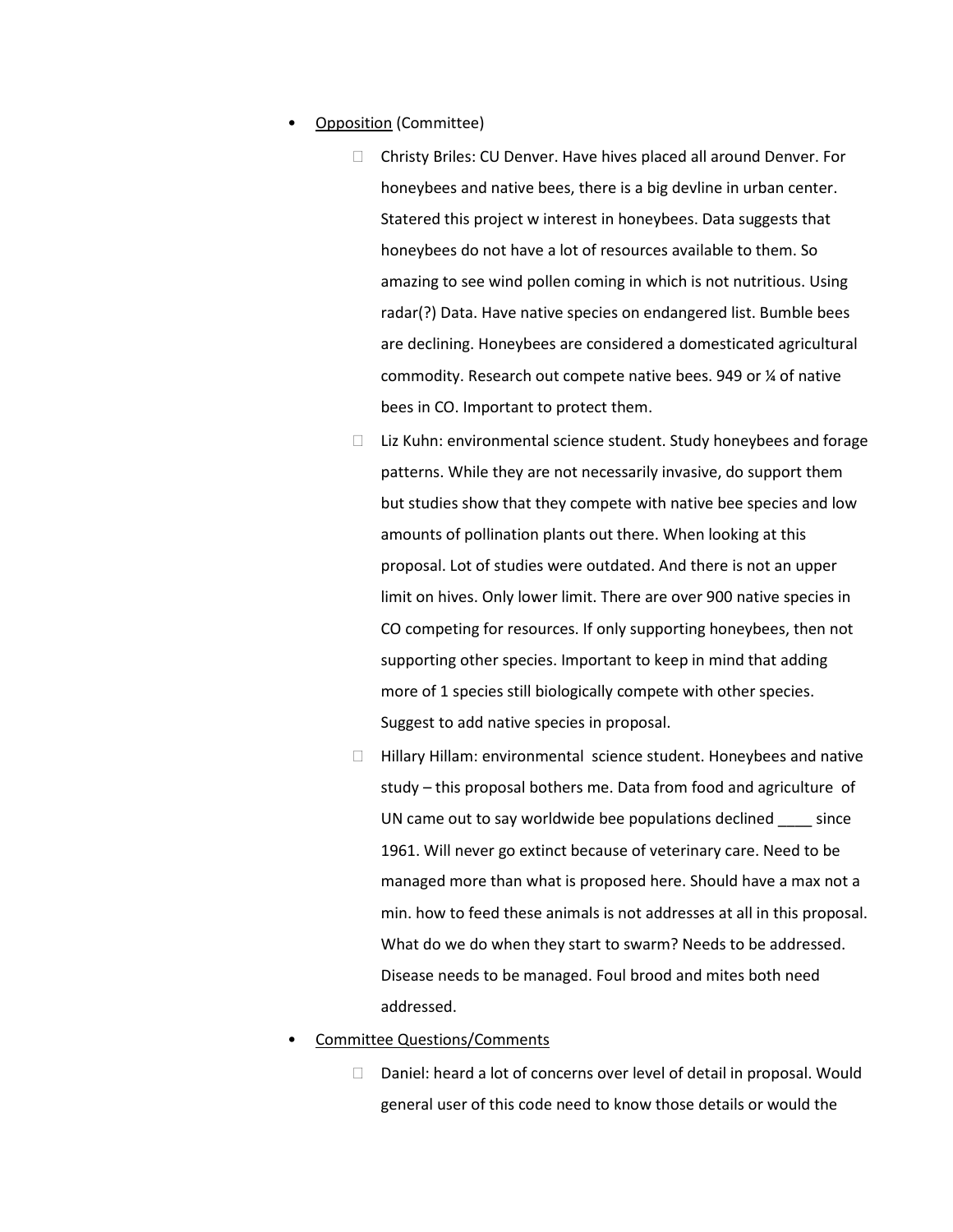provider know this?

- David: with our business, we are very knowledgeable. Would do any supplemental feeding or disease treatment if needed.
- $\Box$  Austin: how many buildings went through the code the first time around. Even if every new building went through this, how many potential bee hives would there be?
	- Christy: 2019 DGC was a 5 pilot program that went to 6 projects. No count to offer.
- $\Box$  Jonathan: why this proposal requires honeybee maintainers from CO? don't req anywhere else in code. Why would it need sustainability specialist familiar w Green Code?
	- David: reference to CO provider is to address the idea that beekeeping is a complex practice differing from region to region. Local keepers will have knowledge of weather patterns, etc. If you are a beekeeper and your bees die in the winter, having an understanding of the complexity of beekeeping plus knowledge of city code is needed. Heard that dev's find this code difficult to understand. Hope this will make an easy and affordable solution.
- $\Box$  Adam: problem with sustainability expert. Want to see beekeeping expert. On #3, do third party providers typically replace a hive, what is loss? Destroyed, stolen, etc?
	- David: more than open to modifying. Leaves a lot to interpretation. As a bus practice in our company we do guarantee hives for anything from being taken, disease, bee bringing pesticide or other poison back into hive. Replace it for any reason.
- $\Box$  Antonio: how is it going to be suitable to achieve regulations when rules require to allow 2 hives max. Think it should have a max not minimum.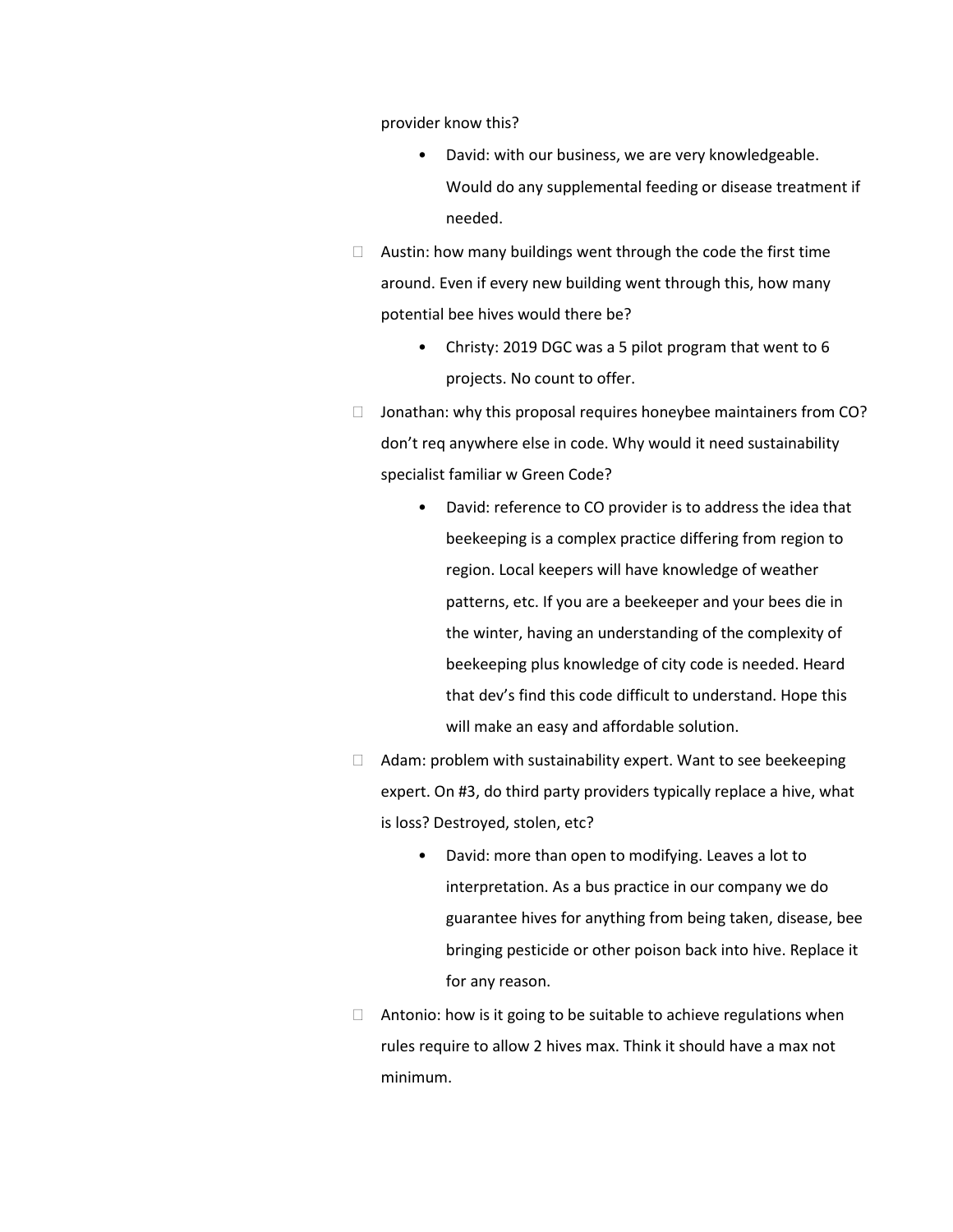- David: assume that's only for residential not commercial
- Antonio: how will we demonstrate we can enforce regs to citizens.
	- David: we install for a variety of reasons 2 hives. Typically don't install single hives. Like to have at least 2. Our understanding of city reg is that for a commercial enterprise it's okay to have 3.
- $\Box$  Tom: what is the overall purpose? Why aren't there pollinator requirements within the proposal?
	- David: good question. wrote about a year ago. Wanted beehives to be option for Green Code. Maybe would be good to add something like that. Open to adding it.
- $\Box$  Eric B: purpose and supporting information indicates that this could be an alternative to more expensive sustainability improvements and practices?
	- David: heard from developers that having a waterproof membrane and other roof gardens or solar are very costly.
- $\Box$  Eric B: does the business financially benefit if this is passed?
	- David: we are a for profit business so would have a business relationship with hive hosts. Think it is beneficial to all pollinators.
- Support from public:
	- □ John Rosol: with Dave, Free Range Beehives. Has been a significant amount of research. Shows bees have a beneficial effect on environment. Those that show negative typically cover agricultural plots with thousands of hives.
	- $\Box$  Noah: incentivize pollinator health. Disagree that honeybees will not go extinct. Don't think DGC is best place to detail this. Published with National Geographic and Ted. Would like to hear back from opposers their reasoning.
	- □ Hillary: Axel Hockinsridge and Isabel Dajotz? Are reporting on this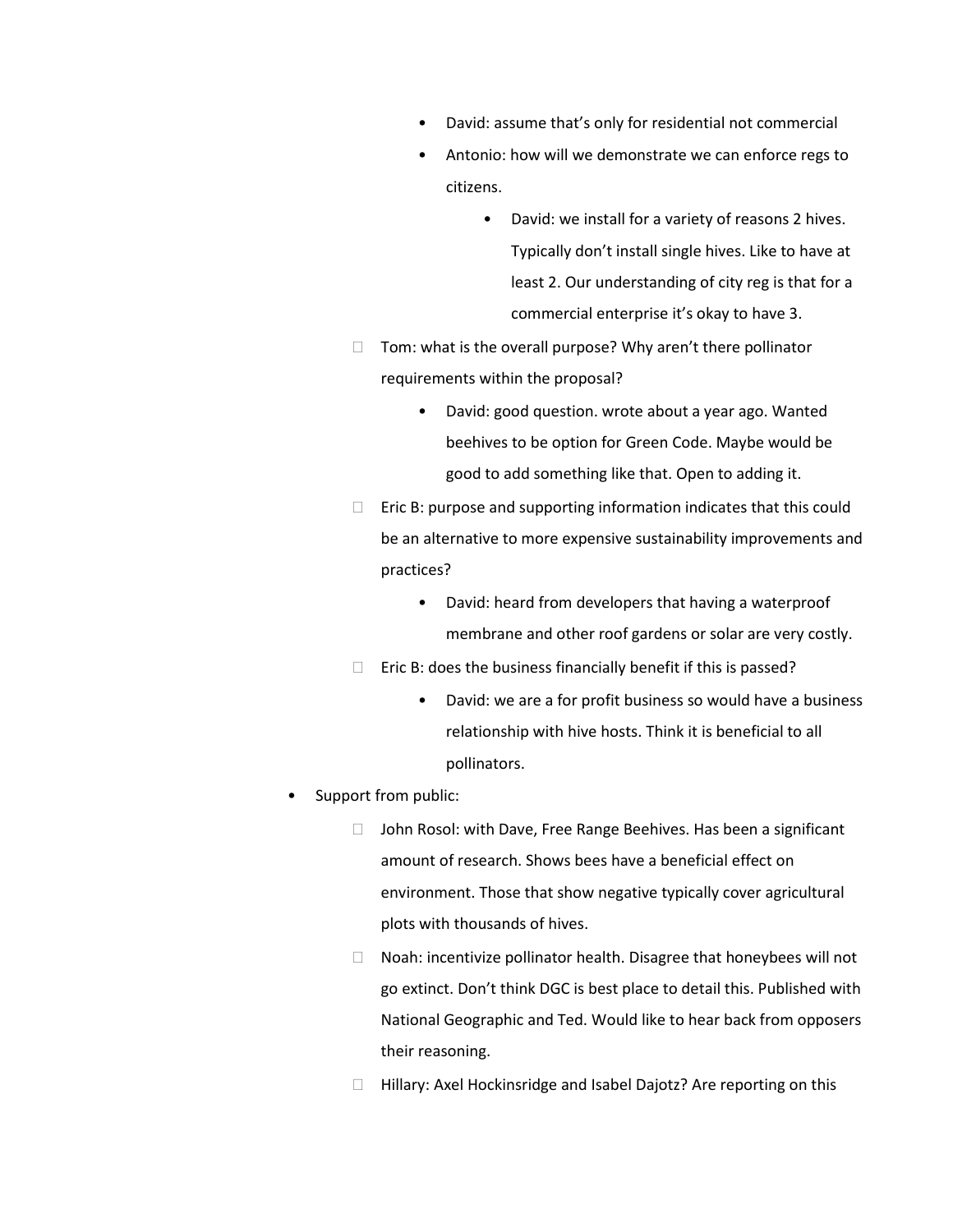research. The way the hives are attached to building. If there is any foulbrood then how to move the hives. Needs addressing.

- $\Box$  Christy Briles: Thank you Noah, appreciate input. Have this research for 6 years. Surprised to see this data. Not currently published. But do have Denver urban ecosystem published data that shows a paradigm shift in how we go about keeping bees. We are in semi-arid environment. CO in general. Don't have a lot of resources here.
- $\Box$  David rebuttal: Did not say hives were hard to remove. When installed for customer, make sure they are secure. Not in any way difficult to remove but take precautions to remain safe and healthy.
- □ Emily O'Neil. Staff scientist at Best Bee Company. Two types of American foulbrood. Only time to burn down equipment is through American. Have instituted practices to inspect hives before installation. Do all we can to support pollinators around hives.
- $\Box$  Mike Rosol: Freer Range beehives. We are dealing with 100 years of published information, well studied topics. Highly inconclusive, hearing opinions from unpublished data. Hard to judge it other than an opinion.
- Opposition:
	- $\Box$  Liz: Contention with studies on whether native bees are affected by honeybees. Older articles that there is little affect. Recent scholarly articles show that honeybees have an affect on native. Replacement of green roof, this would not mitigate what a green roof helps (aridness).
- Jason: are we voting on this as a replacement for a green roof? Or just a separate option to pick?
	- $\Box$  Christy C: not voting on it as a replacement. Originally proposed as a Green Building Ordinance alternative path. This is not either/or. Proposed for DGC.
	- $\Box$  Jonathan: would like to propose taking a vote to see how it advances since we are not experts.